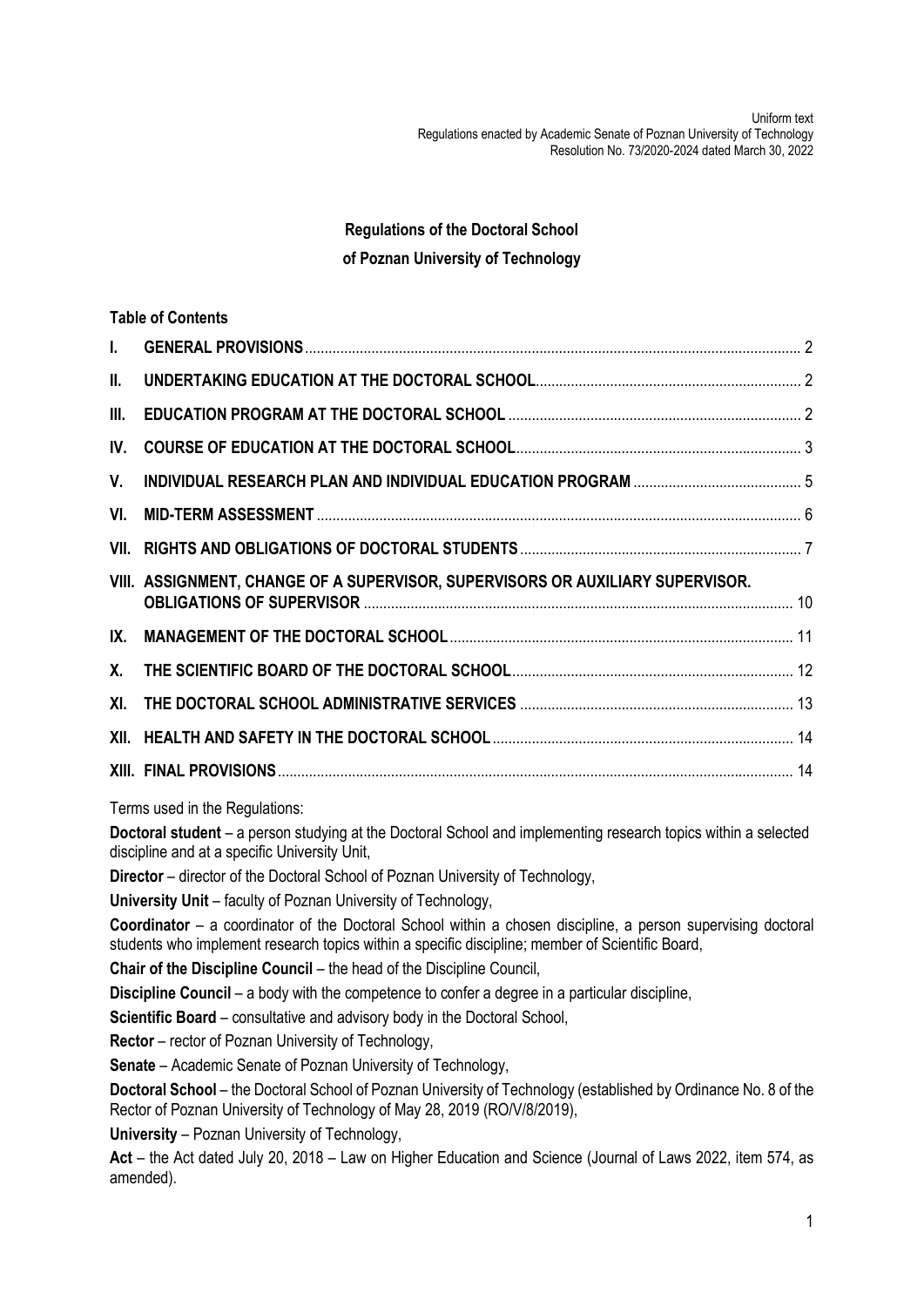### **I. GENERAL PROVISIONS**

### **§ 1**

- <span id="page-1-0"></span>1. Education of doctoral students at the University prepares them to obtain a doctoral degree and takes place at the Doctoral School. Rector determines the scientific disciplines in which the education of doctoral students is conducted.
- 2. Education at the Doctoral School is conducted on the basis of applicable regulations, in particular:
	- 1) the Act of 3 July 2018 Introductory provisions of the Act Law on Higher Education and Science (Journal of Laws 2018, item 1669, as amended),
	- 2) the Act of 20 July 2018 Law on Higher Education and Science (Journal of Laws 2022, item 574, as amended),
	- 3) Ordinance of the Minister of Science and Higher Education of November 14, 2018 on the description of second cycle learning outcomes for qualifications on the levels 6-8 of Polish Qualifications Framework (Journal of Laws 2018, item 2218),
	- 4) Education program, based on resolution passed by the Senate,
	- 5) individual education programs and individual research plans.
- 3. Education at the Doctoral School is free of charge.
- 4. Education at the Doctoral School is carried out in English.
- 5. The Doctoral School is established, transformed and closed by the Rector.
- <span id="page-1-1"></span>6. The activity of the Doctoral School run at the University is supervised by the Rector.

### **II. UNDERTAKING EDUCATION AT THE DOCTORAL SCHOOL**

# **§ 2**

- 1. Recruitment to the Doctoral School takes place by means of a competition. Detailed rules and procedures of recruitment to the Doctoral School are established by the Senate.
- 2. A person entered on the register of doctoral students begins education and acquires the rights of a doctoral student at the moment of oath taking.
- <span id="page-1-2"></span>3. The text of the oath, referred to in sec. 2, is set out in the Annex 1.

#### **III. EDUCATION PROGRAM AT THE DOCTORAL SCHOOL**

- 1. The Education program at the Doctoral School is established by the Senate. Determining the program requires consultation with the doctoral students' self-government. In the event of the ineffective expiry of the period specified in the statute, the requirement to seek an opinion shall be deemed to have been met.
- 2. The Education program leads to the achievement of learning outcomes for qualifications at level 8 of the Polish Qualifications Framework (PQF) in terms of knowledge, skills and social competences.
- 3. Education at the Doctoral School creates opportunities for:
	- 1) implementation of an individual education program, including compulsory and elective courses, an internship and professional practical trainings,
	- 2) implementation of an individual research plan, including conducting scientific research in collaboration with a supervisor or supervisors.
	- 3) scientific cooperation in research teams,
	- 4) preparation and accomplishment of at least one of the following:
		- a) 1 scientific article published in a scientific journal or in reviewed conference proceedings which, in the year of the article's publication in its final form, were included in the list drawn up in accordance with the provisions issued pursuant to Art. 267 sec. 2 point 2 (b) of the Act, or
		- b) 1 scientific monograph issued by the publishing house which, in the year of the monograph publication in its final form, was included on the list drawn up in accordance with the provisions issued pursuant to Art. 267 sec. 2 point 2 (a) of the Act, or a chapter in such monograph, or
		- c) a work of art of considerable importance;
	- 5) participation in the life of the scientific community.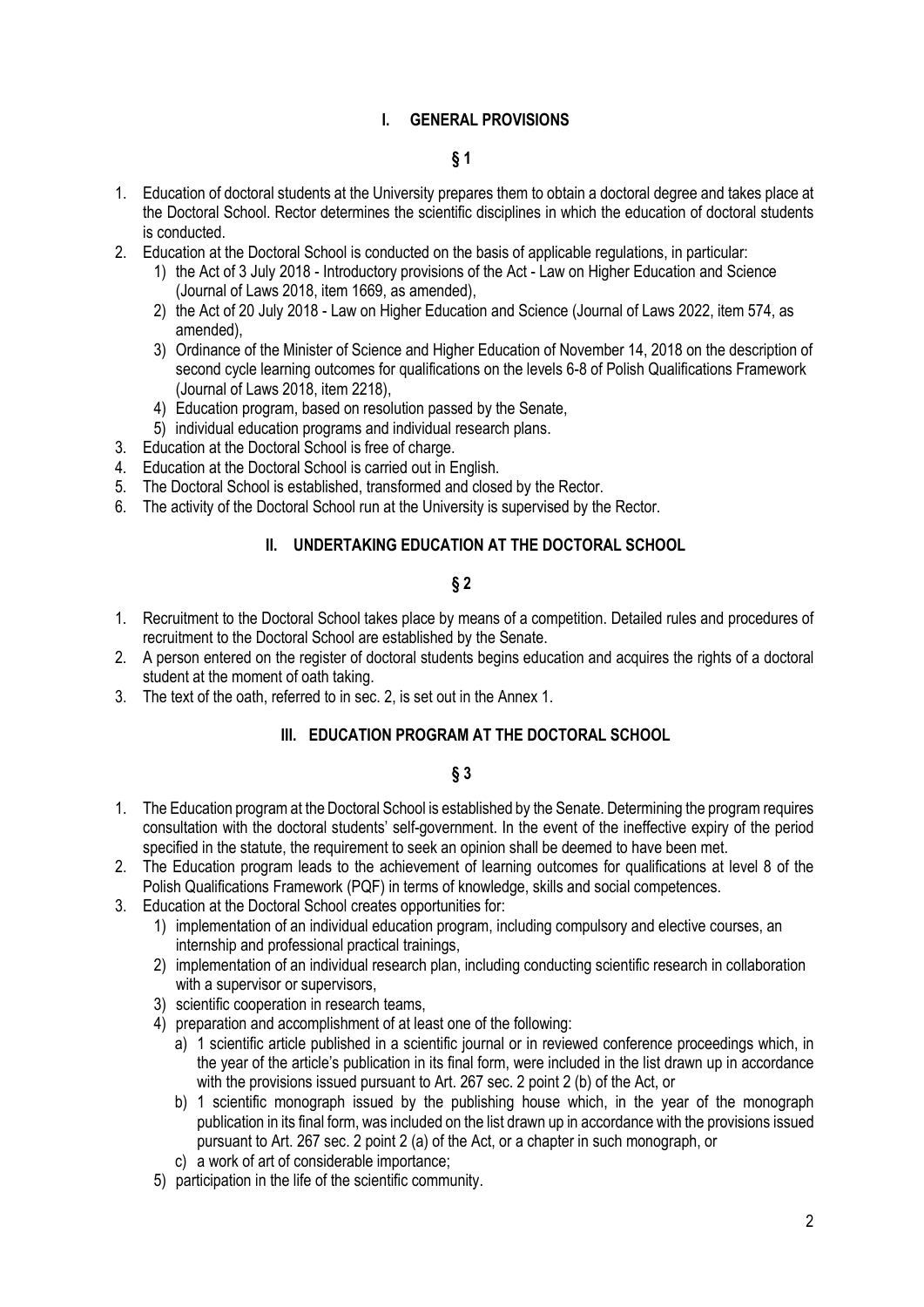- 4. The complete program, which consists of compulsory and elective courses enables the doctoral student to obtain ECTS credits specified in the Education program.
- 5. The courses which are included in the Education program can be taken by a doctoral student both at the University and - to some extent - in other institutions educating doctoral students in the country and abroad. It is possible to pass some of the courses or a part of the individual education program following the rules specified in the Education program.
- 6. The Director of the Doctoral School, at a written request of a doctoral student supported by their supervisor, may recognize the completion of a part of the individual education program by the doctoral student during a research internship in other research units in the country and abroad, upon presentation of a written certificate from the host institution.
- 7. A doctoral student is obliged to document the achievement of all learning outcomes and fulfillment of other conditions specified in the Education program of the Doctoral School before submitting the doctoral dissertation.
- 8. The assessment of the level of knowledge, skills and social competence is carried out on the basis of the following assessment scale: very good (5.0), good plus (4.5), good (4.0), satisfactory plus (3.5), satisfactory (3.0), unsatisfactory (2.0) or non-graded pass (zal).
- 9. Providing doctoral students with the opportunity to complete their professional practical training and individual research plan, in particular access to the resources included in § 17 sec. 3 point 8, is the task of the University Unit in which doctoral students conduct research related to the implementation of a doctoral dissertation.
- 10. In the event of cessation of conducting doctoral education in a given discipline, the University shall ensure that doctoral students preparing their doctoral dissertation in that discipline may continue their education at another doctoral school in that discipline in Poland.
- <span id="page-2-0"></span>11. In the absence of a doctoral school providing education in a given discipline, the University where education has been discontinued shall bear the costs of the proceedings for the award of a degree of doctor in extramural mode.

# **IV. COURSE OF EDUCATION AT THE DOCTORAL SCHOOL**

# **§ 4**

- 1. Education of doctoral students in the Doctoral School:
	- 1) lasts 8 semesters,
	- 2) is carried out based on individual education program and individual research plan,
	- 3) prepares to obtain the PhD degree,
	- 4) concludes with submitting a doctoral dissertation.
- 2. The doctoral dissertation demonstrates the general knowledge of a doctoral student in a discipline or disciplines and the ability to conduct research or artistic work independently.
- 3. The subject matter of the doctoral dissertation shall be an original solution to a scientific problem or in terms of the application of results in own scientific research in the economic or social sphere, or an original artistic achievement.
- 4. The doctoral dissertation may be a written work, including a scientific monograph, a collection of published and thematically related scientific articles; design, construction, technological, implementation or artistic work, as well as an independent and separate part of a collective work.
- 5. Submitting a doctoral dissertation, in hard copy and an electronic form, to the administration of the Doctoral School, requires a positive opinion of the supervisor or supervisors.

- 1. The credit period is the semester and the report period is the academic year.
- 2. Annual report of implementation of individual education program and results and progress of work included in the individual research plan for the academic year, including an opinion of supervisor or supervisors, is submitted by a doctoral student, in hard copy and electronic forms, to the administration of the Doctoral School by the end of September of each academic year. The specimen report is set out in Annex 2.
- 3. Supervisor or Coordinator may apply for a commission assessment of a doctoral student's work progress during education in the Doctoral School but no earlier than after completing their first year of education at the doctoral school.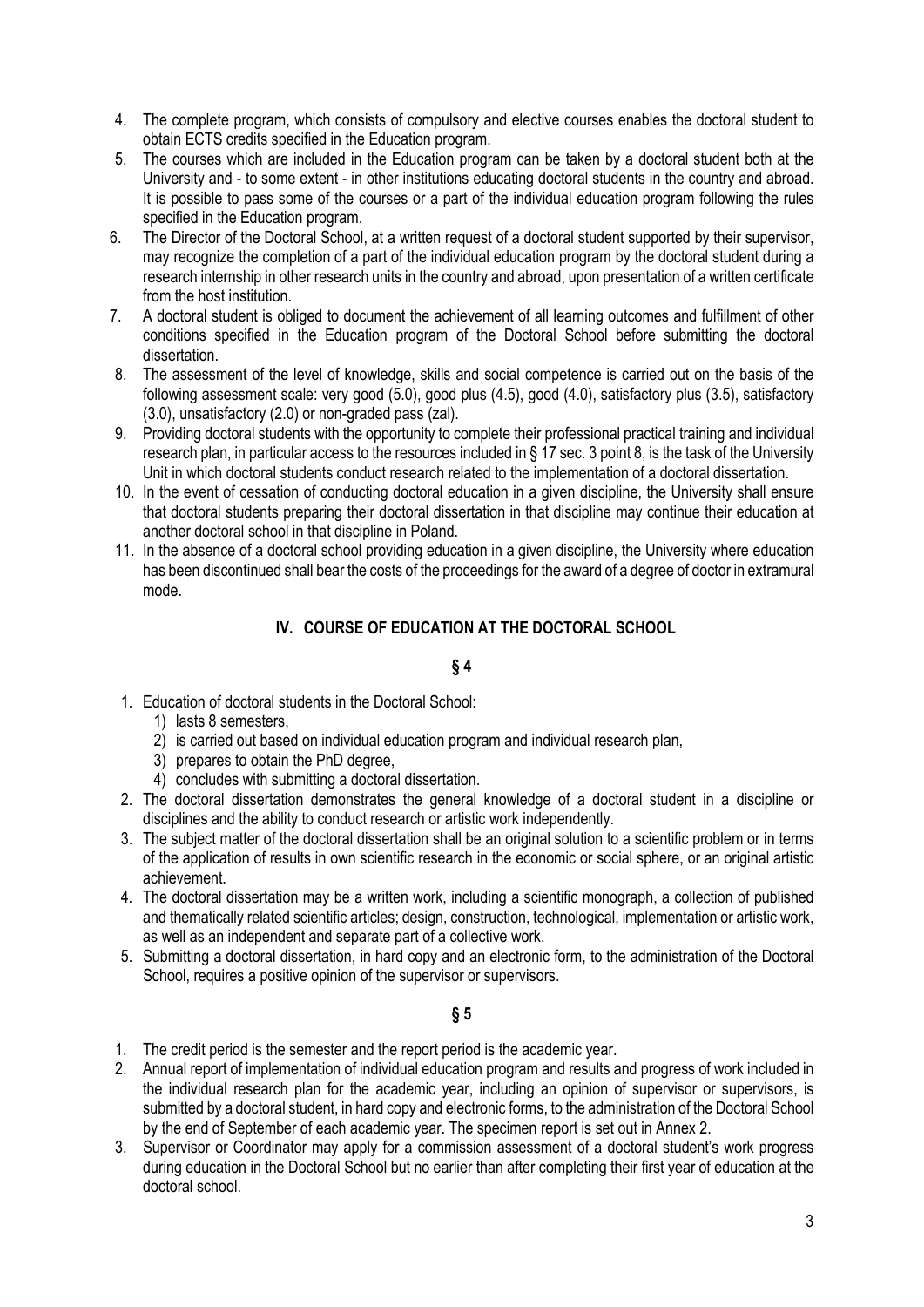- 4. A request for a commission assessment of the doctoral student's work progress, referred to in sec. 3, is submitted by the supervisor or Coordinator to the Director.
- 5. In special cases, the commission assessment of progress of a doctoral student's work referred to in sec. 3, is ordered by the Director.
- 6. To carry out the assessment referred to in sec. 3, the regulations concerning mid-term assessment are applicable, except for those related to public knowledge of the result of the assessment and its justification.

The Director, in justified situations, especially in case of:

- 1) occurrence of unpredictable contingencies,
- 2) temporary inability to receive education due to illness,
- 3) possession of a certificate of a degree of disability,
- 4) need for personal care of a sick family member,
- 5) need to provide personal care of a child up to four years old or a child with a confirmed disability,
- 6) need for long-term scientific research,

may, at the request of the doctoral student supported by the supervisor or supervisors, extend the deadline for submitting a doctoral dissertation, stated in the individual research plan, by a maximum total of 2 years.

### **§ 7**

- 1. The request for extension of the deadline for submitting the doctoral dissertation referred to in § 6 includes:
	- 1) doctoral student's data: name, surname, ID number and indication of the year (semester) of education,
	- 2) justification and specification of the expected time of submitting the doctoral dissertation,
	- 3) modified individual research plan.
- 2. The application is accompanied by:
	- 1) a document justifying the extension of deadline for submitting the doctoral dissertation in cases referred to in § 6, points 1-5,
	- 2) supervisor's or supervisors' opinion in the case referred to in § 6, point 6.
- 3. The request to extend the deadline for submitting the doctoral dissertation, referred to in § 6, point 6, should be submitted to the Director no later than three months prior to the expected doctoral dissertation submission indicated in the individual research plan.

#### **§ 8**

- 1. The Director, at the request of a doctoral student, suspends education for a period corresponding to the duration of maternity leave, leave on the conditions of maternity leave, paternity leave and parental leave, as defined in the Act of 26 June 1974 – Labor Code.
- 2. In justified cases (e.g. due to a long-term illness), at the request of the doctoral student, the Director may decide to allow for a break in education for a period corresponding to the duration of the reported reason. The decision on the impact of the break in education on the dates of statutory activities in the education process, such as the presentation of an individual research plan (Art. 202 sec. 1 of the Act) or mid-term assessment (Art. 202 sec. 2 of the Act) is taken by the Director.

#### **§ 9**

The applications referred to in § 7 and § 8 shall be considered by the Director within 14 days from their submission.

- 1. A doctoral student shall be removed from the register of doctoral students in case of:
	- 1) a negative result of the mid-term assessment,
	- 2) failure to submit a doctoral dissertation within the deadline specified in the individual research plan,
	- 3) opting out of further education.
- 2. A doctoral student may be removed from the register of doctoral students in case of:
	- 1) unsatisfactory progress in the preparation of their doctoral dissertation,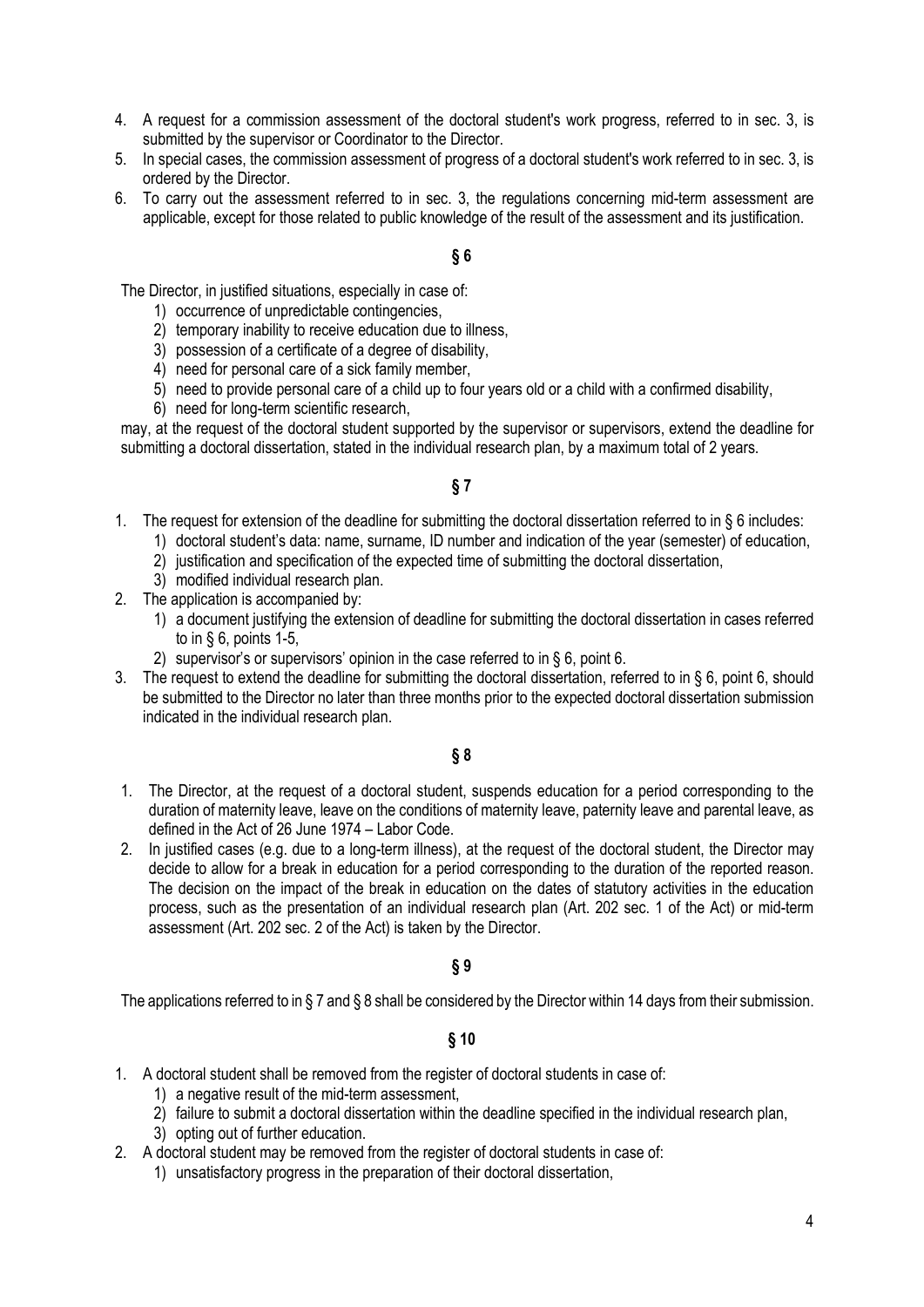- 2) non-compliance with obligations resulting from the Regulations, implementation of Education program and individual research plan.
- 3. Removal from the register of doctoral students shall be effected by the way of an administrative decision. The decision shall be subject to a motion for reconsideration.
- 4. Administration of Doctoral School informs the Chair of the appropriate Discipline Council and Coordinator about the removal of doctoral students from the register of doctoral students.

- 1. The Doctoral School keeps record of doctoral students' education.
- 2. Documentation of the course of doctoral student's education at the Doctoral School is kept in their individual personal file, which includes:
	- 1) documents required from candidate to the Doctoral School at the recruitment stage including:
		- a) an application for admission,
		- b) a copy of the Master's degree diploma (a graduate of second-cycle or long-cycle studies) certified for compliance with the original by the university employee,
		- c) curriculum vitae containing personal data and the course of previous education and/or employment,
		- d) a cover letter,
		- e) a declaration of choosing research topic from available list and potential supervisor,
		- f) description of proposed individual research plan proving candidate's ability to realize chosen research topic,
		- g) other documents required in a case of candidate whose doctoral scholarship is financed in a frame of project/program,
	- 2) documents confirming the admission to the Doctoral School:
		- a) the oath signed by doctoral student.
		- b) confirmation of the receipt of doctoral student ID,
		- c) copy of the admission certificate to the Doctoral School issued individually at doctoral student's request,
	- 3) documents related to the course of education at Doctoral School:
		- a) information on the appointment of supervisor or supervisors, or supervisor and auxiliary supervisor,
		- b) doctoral education program sheets,
		- c) individual research plan,
		- d) documents related to mid-term assessment, in particular mid-term evaluation result with its justification.
		- e) annual reports provided by doctoral student,
		- f) submitted doctoral dissertation together with positive opinion of supervisor or supervisors,
	- 4) other documents relating to doctoral student submitted or issued during education at the Doctoral School.
- 3. Documenting the course of education is carried out in hard copy and electronic forms.
- <span id="page-4-0"></span>4. The University enters doctoral students' data into the system referred to in Art. 342 sec. 1 of the Act.

# **V. INDIVIDUAL RESEARCH PLAN AND INDIVIDUAL EDUCATION PROGRAM**

- 1. A doctoral student, in consultation with the supervisor or supervisors, shall draw up an individual research plan, which is submitted to the Director and administration of the Doctoral School in hard copy and an electronic form within 12 months of the date of the commencement of education.
- 2. In case of appointing an auxiliary supervisor, the document referred to in sec. 1, is submitted after the provision of opinion by an auxiliary supervisor.
- 3. The implementation of the individual research plan shall be subject to:
	- 1) ongoing supervision of a supervisor or supervisors, or supervisor and auxiliary supervisor, 2) mid-term evaluation.
- 4. Individual research plan includes description of the second-cycle learning outcomes for qualification on the level 8 of Polish Qualifications Framework.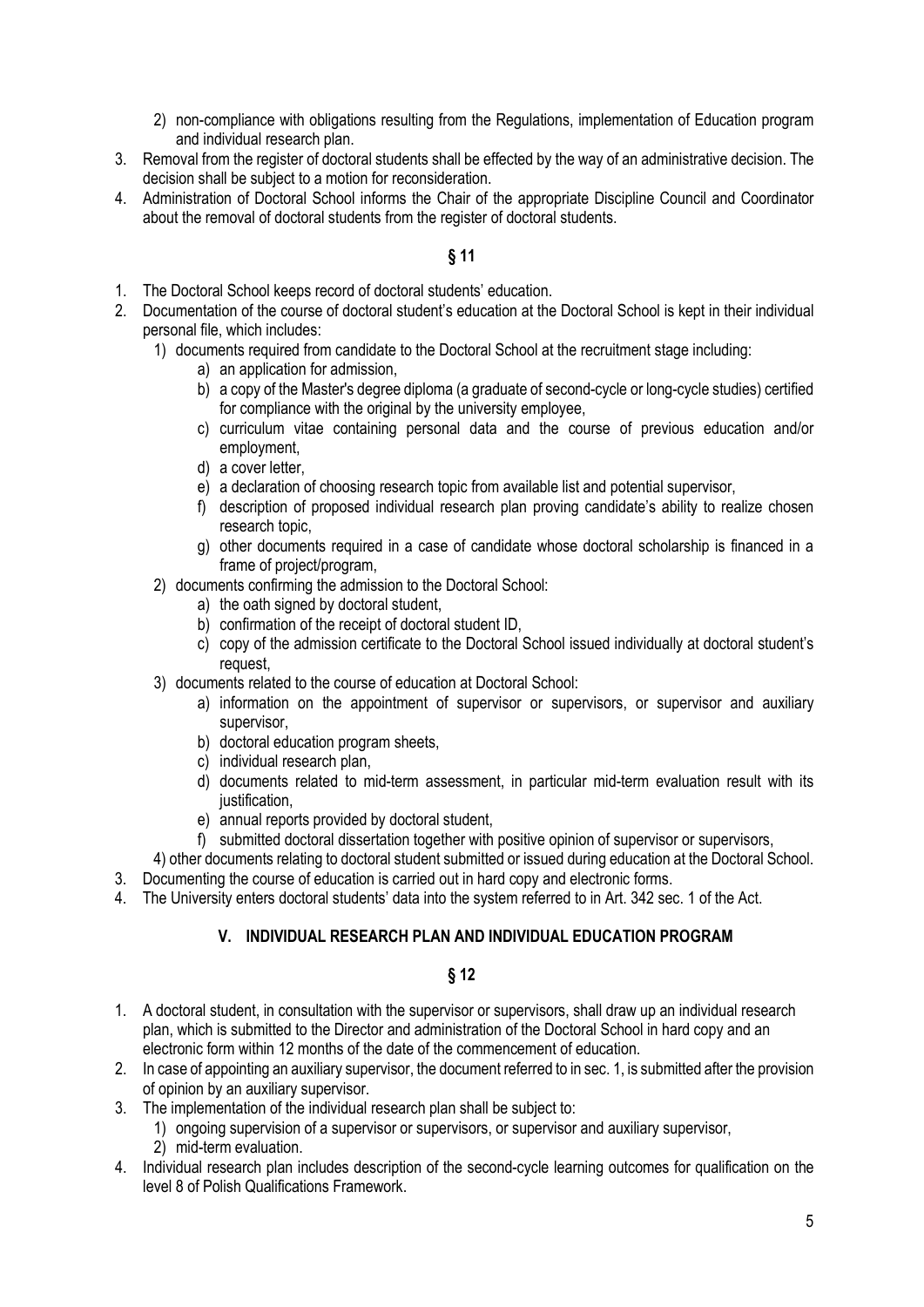- 5. The individual research plan of doctoral student specifies in particular:
	- 1) a schedule for the preparation of the doctoral dissertation and planned date of its submission,
	- 2) a plan to obtain minimal required achievements as stated in § 3 sec. 3 point 4 herein.
- 6. The individual research plan of a doctoral student may include:
	- 1) preparing and submitting a grant application to a national or foreign agency financing scientific activity or research and development through a competition,
	- 2) completion of at least 2-month-long scientific internship in a domestic or foreign unit,
	- 3) at least 2-week-long study visit to a domestic or foreign unit.
	- 4) method of dissemination of research outcomes,
	- 5) plan of participation in scientific conferences on national or international level,
	- 6) contribution in co-organizing scientific conferences on national and international level.
- 7. In justified cases, after mid-term assessment, one-time modification of individual research plan agreed with the supervisor or supervisors and approved by the auxiliary supervisor (if applicable) as well as accepted by the appropriated Coordinator within the discipline is possible.
	- **§ 13**

Based on the Education program, the doctoral student creates and agrees with the supervisor or supervisors the individual education program, which consists of:

- 1) obligatory and elective courses, including interdisciplinary ones,
- 2) professional practical training performed by conducting classes or participating in conducting classes in the amount not exceeding 60 teaching hours annually and
- <span id="page-5-0"></span>3) at least 2-month-long, practical internship in a chosen scientific/research or industrial unit.

# **VI. MID-TERM ASSESSMENT**

### **§ 14**

- 1. Mid-term assessment, referred to in Art. 202 sec. 2-4 of the Act, shall be carried out in the middle of the period of education specified in the Education program.
- 2. In the event of suspension of the doctoral student training referred to in Art. 204 sec. 3 of the Act or as a result of justified random events, the date of the mid-term evaluation is set individually in time enabling it to be carried out in the middle of the doctoral student's education.
- 3. Details of the manner in which the work of Commissions, referred to in § 15 sec. 1, is organized, submission of documents by doctoral students and schedule of the mid-term assessment is determined by the Director.
- 4. When carrying out the mid-term assessment, a means of electronic communication can be used.

- 1. Mid-term evaluation shall be conducted by the Commission for mid-term assessment which is appointed individually for each doctoral student within a given discipline hereinafter referred to as the Commission.
- 2. The respective Commission composed of 3 persons, including at least 1 person holding the postdoctoral degree or the title of professor in the scientific discipline and having research achievements within research topic in which a doctoral dissertation is prepared, employed outside the University and 2 persons holding the postdoctoral degree or the title of professor and having research achievements within the scientific discipline in which a doctoral dissertation is prepared.
- 3. Supervisor and auxiliary supervisor must not be members of the Commission.
- 4. Additionally, it is allowed for the representative of the doctoral students, appointed by the doctoral students' self-government, to take part in the proceedings of the Commission, however, without the right to vote.
- 5. The proposal of the composition of the Commission, agreed with the Chair of the Discipline Council and/or members of appropriate Discipline Council, is provided by the Coordinator within discipline to the Director of the Doctoral School.
- 6. The Commission is appointed by the Rector upon the Director's request, the Rector also appoints the head of the respective Commission.
- 7. Composition of the Commission is non-confidential.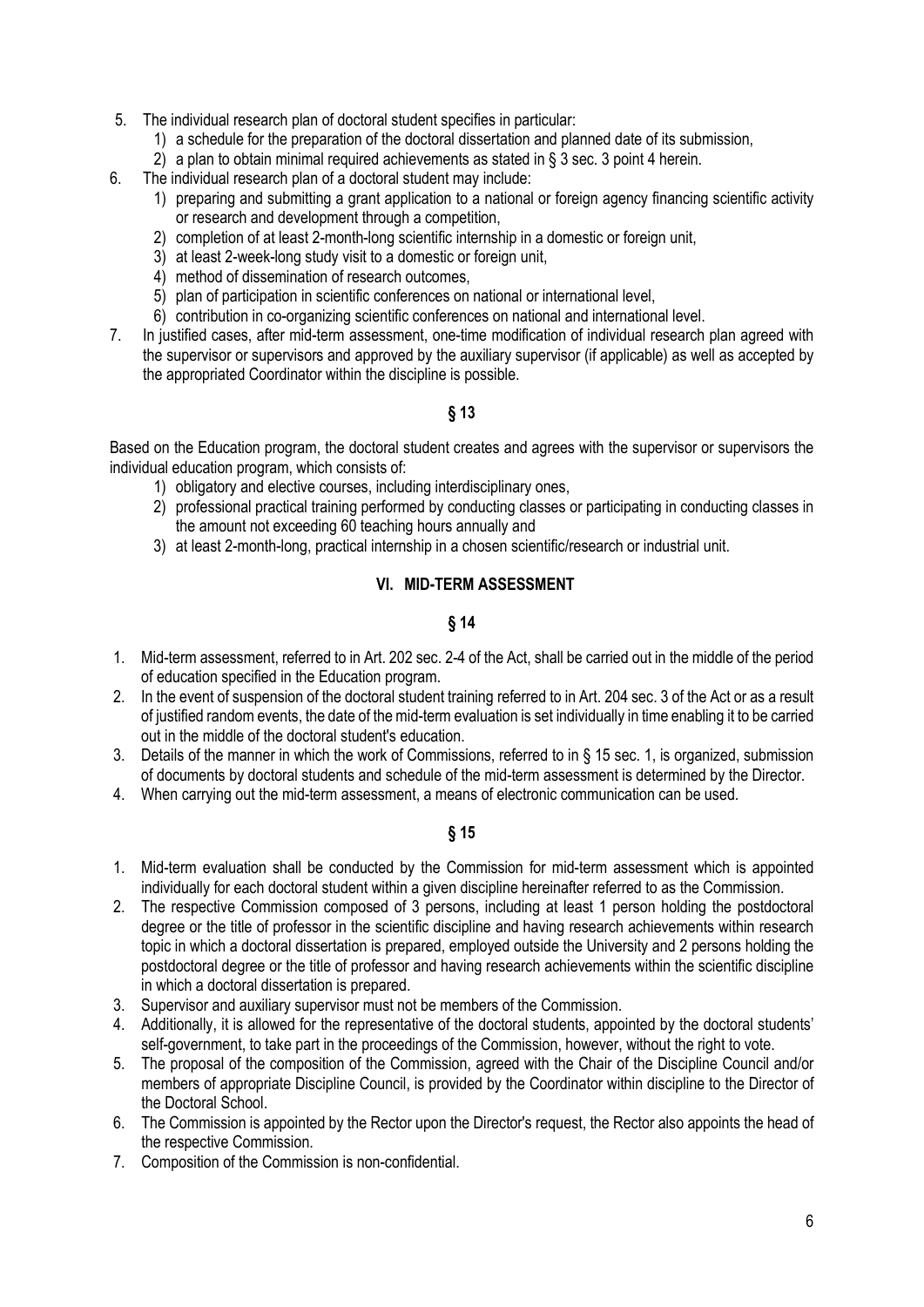8. A member of the Commission who is employed outside of the University shall be entitled to a salary amounting to 20% of a professor's salary.

# **§ 16**

- 1. Mid-term assessment is carried out by the Commission on the basis of:
	- 1) a mid-term report, in which the doctoral student presents the implementation of the individual research plan,
	- 2) doctoral student's presentation of scientific achievements related to realization of doctoral dissertation,
	- 3) scientific discussion with the doctoral student.
- 2. During the scientific discussion referred to in sec. 1 point 2, a doctoral student will be asked questions regarding the implementation of their research objectives and individual research plan.
- 3. The mid-term assessment covers the implementation of an individual research plan by the doctoral student, in particular the timeliness and quality of the performance of tasks arising from the schedule of preparation of the doctoral dissertation.
- 4. Mid-term assessment can have either positive or negative result.
- 5. The Commission agrees upon the result of mid-term assessment by simple majority of votes and collectively gives justification for the result. The result of mid-term assessment together with its justification signed by the head of the Commission is passed on to the Director.
- 6. Administration of the Doctoral School informs the Chair of the appropriate Discipline Council and Coordinator about the result of mid-term assessment.
- <span id="page-6-0"></span>7. The result of mid-term assessment, together with its justification, shall be public.

### **VII. RIGHTS AND OBLIGATIONS OF DOCTORAL STUDENTS**

- 1. One person may be a doctoral student only at one doctoral school at any given time.
- 2. A doctoral student shall be obliged in particular to:
	- 1) act in accordance with taken oath,
	- 2) read, respect and follow the binding regulations at the Doctoral School and the University,
	- 3) timely implement individual education program and individual research plan,
	- 4) participate in didactic and organizational classes, pass examinations, receive credits, perform professional practical training (in the form of conducting classes or participating in conducting classes in the amount of 60 hours per year) and realization of the 2-month-long internship and meet other requirements set forth in a frame of the Doctoral School,
	- 5) act in accordance with the Doctoral Student's Code of Ethics,
	- 6) comply with industrial property rights and the principles of commercialization as well as the principles in force concerning use of the research infrastructure at the University's Units,
	- 7) submit the annual report,
	- 8) submit a statement, for the purposes of evaluating the quality of scientific activity, authorizing the University to give evidence of scientific achievements within the discipline in which the doctoral dissertation is being prepared.
	- 9) possess electronic ID or scientist ID consistent with international standards, including ORCID,
	- 10)report scientific achievements that were accomplished in connection with education in the Doctoral School for the purpose of scientific activity quality evaluation,
	- 11)immediately notify the administration of the Doctoral School and the University Units where the doctoral student is preparing the doctoral dissertation of a change of name and address, taking up employment as an academic teacher or researcher, as well as of the change of other data required by the University's Units which may have an impact on withholding or suspending the payment of the scholarship.
- 3. A doctoral student has the right to:
	- 1) hold a doctoral student ID,
	- 2) receive doctoral scholarship on the principles specified in Art. 209 of the Act,
	- 3) holiday breaks, within the period agreed with supervisor or supervisors, not exceeding 8 weeks per year,
	- 4) suspension of education for a period corresponding to the duration of maternity leave, leave on the conditions of maternity leave, paternity leave and parental leave as set out in the Labor Code,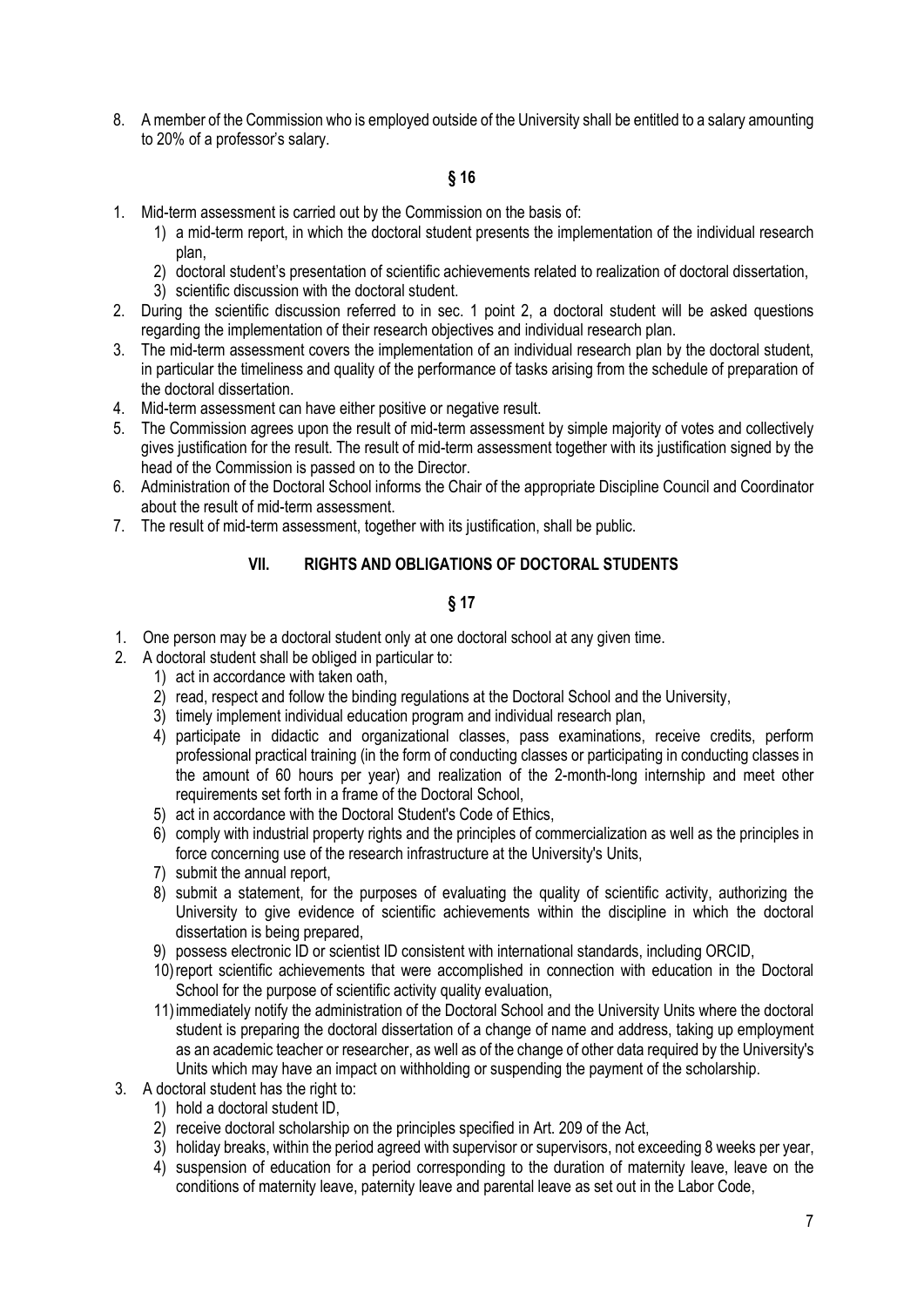- 5) postpone the date of submission of the doctoral dissertation, but not longer than by 2 years on the terms specified in the Regulations,
- 6) substantive supervision in terms of a doctoral dissertation preparation and in terms of research and scientific work as well as teaching classes, from supervisor/supervisors and/or auxiliary supervisor,
- 7) request, in justified cases, for a change of supervisor and/or auxiliary supervisor;
- 8) use library and information system resources, computer programs, data base, laboratories, research equipment and apparatus, and other infrastructure to the extent that is necessary to implement individual education program and individual research plan and to prepare a doctoral dissertation,
- 9) use the University sports centers on the same footing as students,
- 10)join doctoral students' organizations or associations, in particular, scientific and artistic and sports teams,
- 11)be supported in the preparation of grant applications,
- 12) complete scientific internships,
- 13)apply for scholarships and prizes provided for in the Act,
- 14) submit doctoral dissertation earlier than date of completion of education provided for in the individual research plan,
- 15) compulsory retirement, disability, accident and health insurance.

- 1. A doctoral student who does not hold a degree of doctor shall receive a doctoral scholarship on the principles set out in Art. 209 of the Act.
- 2. A doctoral scholarship shall not be awarded to a doctoral student receiving remuneration in the amount of at least 150% of the amount of the doctoral scholarship to which he/she is entitled in accordance with sec. 4 due to employment in connection with the implementation of the research project referred to in Art. 119 sec. 2 points 2 and 3 of the Act, by the University in which the doctoral student is educated during this employment.
- 3. The total period of receiving the doctoral scholarship at the Doctoral School shall not exceed 4 years subject to Art. 209 sec. 3 of the Act.
- 4. The amount of a monthly doctoral scholarship is set by the Rector. According to Art. 209 sec. 4 of the Act it shall be at least:
	- 1) 37% of professor's salary up to the month in which mid-term assessment was conducted,
	- 2) 57% of professor's salary after the month in which mid-term assessment was conducted.
- 5. The amount of the doctoral scholarship may depend on the doctoral student's achievements. The decision is made by the Rector and determines the amount of the scholarship.
- 6. During the period of suspension of education, in order to determine of the amount of doctoral scholarship, the provisions concerning the determination of the amount of the maternity allowance shall apply except the basis for the amount of the allowance shall be the monthly doctoral scholarship referred to in sec. 4, applicable on the date of the application for suspension.
- 7. A doctoral student who has a disability certificate, a certificate on the degree of disability, or a certificate referred to in Art. 5 and Art. 62 of the Act of August 27, 1997 on Vocational and Social Rehabilitation and Employment of Disabled Persons (i.e. Journal of Laws 2018, item 511, as amended) shall receive a doctoral scholarship in the amount increased by 30% of the amount indicated in sec. 4, point 1.
- 8. A doctoral student referred to in sec. 7 is obliged to immediately provide a proper certificate to the administration of the Doctoral School.
- 9. A doctoral student who submits their doctoral dissertation earlier than the date of completion of education provided in the Education program on condition that the Doctoral School Education program is completed and the learning outcomes are achieved at level 8 of the Polish Qualifications Framework receive the doctoral scholarship until the date of expiry of the deadline for the completion of education, but no longer than for 6 months.
- 10. The removal of a doctoral student from the register of doctoral students results in suspension of the benefits referred to in sec. 1. Payment of benefits is withheld on the first day of the month following the month in which the decision of student's removal has become final.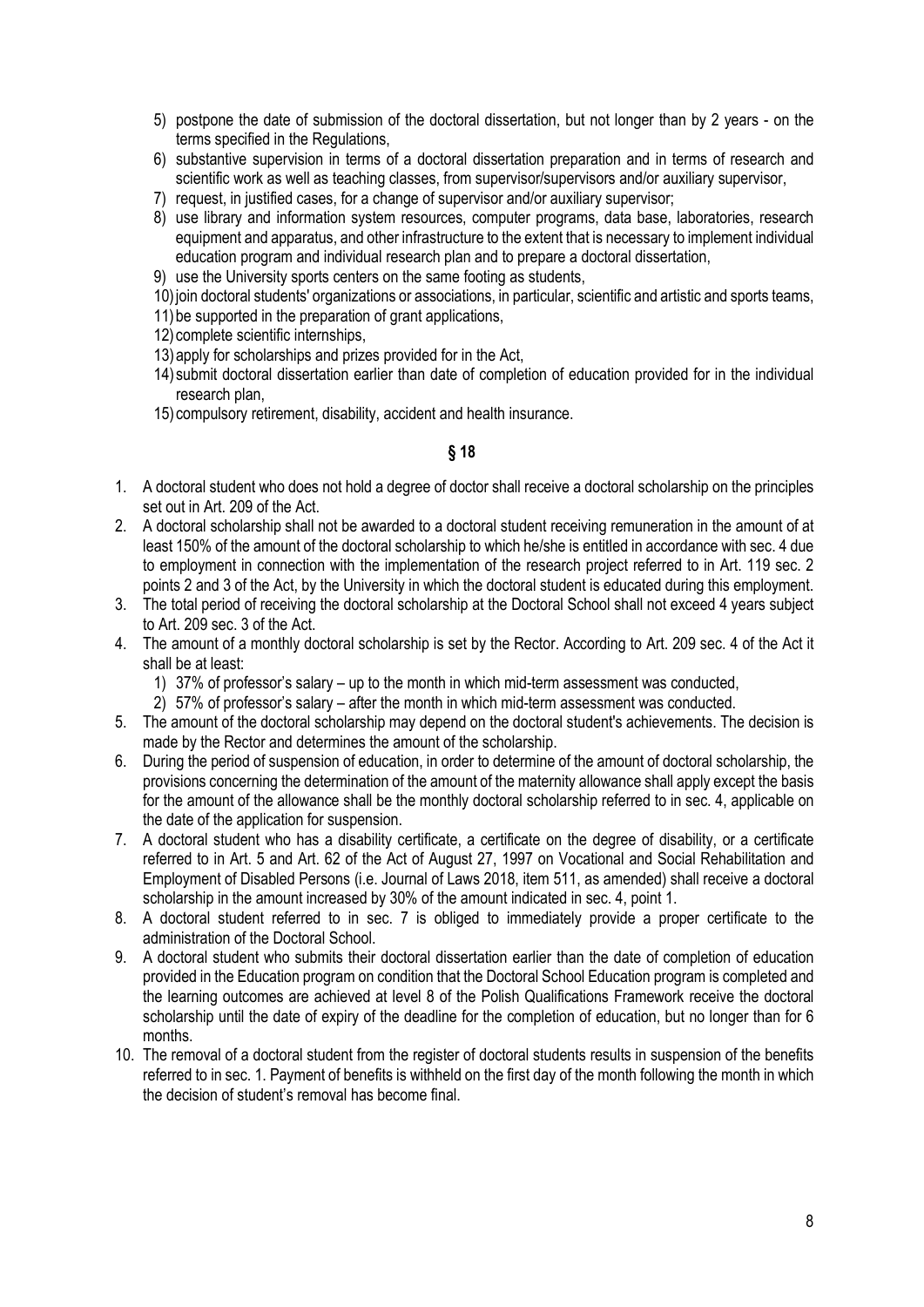A doctoral student may not be employed as an academic teacher or researcher. The aforementioned shall not apply to the employment of a doctoral student:

- 1) for the purpose of implementation of the research project referred to in Art. 119 sec. 2 points 2 and 3 of the Act,
- 2) after a mid-term assessment with a positive result, except in the case of employment for more than half of the full-time equivalent, the scholarship shall amount to 40% of the monthly scholarship referred to in § 18 sec. 4 point 2 of the Regulations,
- 3) who is not entitled to a doctoral scholarship.

#### **§ 20**

- 1. In the case of a doctoral student who has obtained the degree of doctor as a result of graduation from the Doctoral School, the period of education at that School, not exceeding 4 years, shall be included in the period of work on which employee entitlements depend.
- 2. In the case of a doctoral student who has not completed education at the Doctoral School due to:
	- 1) taking up employment as an academic teacher or researcher,
	- 2) discontinuation of education for doctoral students in a given discipline
	- the period of education at this School, not exceeding 4 years, shall be included in the period of work on which employee entitlements depend, provided that they have obtained a PhD degree.

#### **§ 21**

A doctoral student may apply for:

- 1) accommodation in the student dormitory of the University or catering in the student canteen of the University,
- 2) accommodation for a spouse or a child in a student dormitory of the University
- under the conditions and in the mode laid down in the regulations concerning student benefits.
- 3) a student loan, except that:
	- a) the loan can be granted to a doctoral student who is under the age of 35,
	- b) the loan shall be granted only once in the period of education at the Doctoral School, for no longer than 4 years.

### **§ 22**

- 1. University authorities take measures to ensure equal rights to implement individual education program at the Doctoral School by doctoral students with disabilities, taking into account the degree and nature of disability and the specificity of the Doctoral School by adapting classes to individual capabilities of doctoral students.
- 2. Doctoral students with disabilities may apply for adjusting the form, dates and duration of credits and exams to their justified needs. The mode and scope of adaptation in accordance with their individual capabilities are specified by the Director in consultation with Rector's proxy for persons with disabilities.
- 3. In the event of difficulties in studying resulting from disability, in order to equalize educational opportunities, a doctoral student with disabilities may use the help of assistant during classes and exams.
- 4. During classes and exams, a doctoral student with disabilities may use specialist equipment enabling him/her to participate fully in the Education program, after obtaining the consent given by the Rector's proxy for persons with disabilities.

- 1. Doctoral students shall establish a doctoral students' self-government at the University.
- 2. The provisions of Art. 106 and Art. 110 sec. 2-9 of the Act apply accordingly to doctoral students' selfgovernment.
- 3. Doctoral students shall have the right to form doctoral student organizations at the University.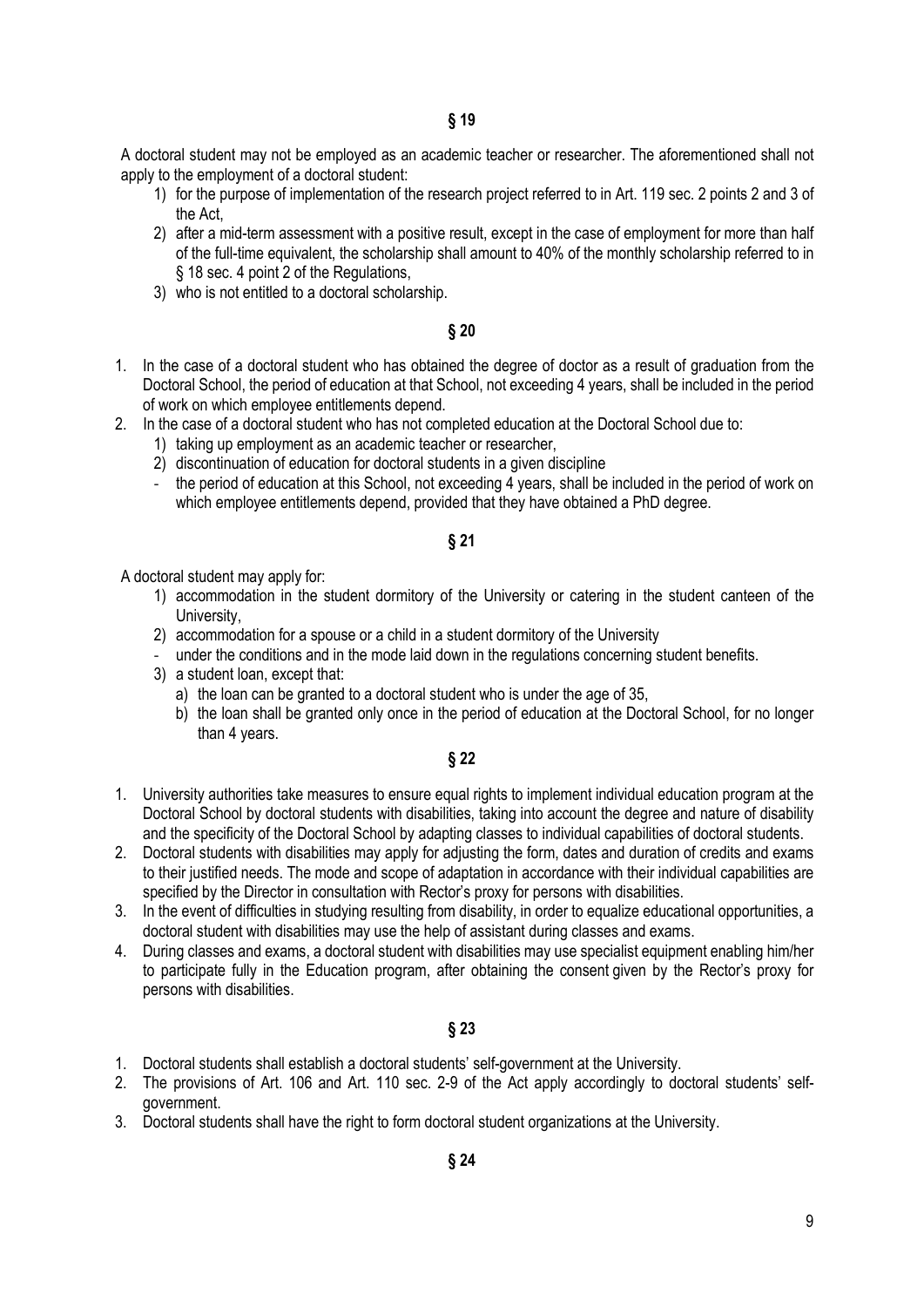- 1. A doctoral student shall be subject to disciplinary liability for any breach of regulation applicable at the University and for any act which offends the dignity of the doctoral student. The provisions of Art. 307 sec. 2, Art. 308 to 320 of the Act and provisions adopted on the basis of Art. 321 of the Act shall apply accordingly to the disciplinary liability of doctoral students.
- 2. The disciplinary commission to decide on a doctoral student shall be composed of the chair of the adjudicating panel, who shall be an academic teacher, and an equal number of doctoral students and academic teachers.

### <span id="page-9-0"></span>**VIII. ASSIGNMENT, CHANGE OF A SUPERVISOR, SUPERVISORS OR AUXILIARY SUPERVISOR. OBLIGATIONS OF A SUPERVISOR**

#### **§ 25**

- 1. Within 3 months of taking up education, doctoral students shall be assigned a supervisor or supervisors.
- 2. A supervisor or supervisors or supervisor and auxiliary supervisor are assigned by the Discipline Council taking into consideration the declaration of a potential supervisor submitted during the recruitment process and doctoral student's request.
- 3. A doctoral student shall submit a request for the assignment of a supervisor, supervisors or supervisor and auxiliary supervisor to the appropriate Discipline Council. The application is accompanied by a declaration of acceptance to perform the function of a supervisor or auxiliary supervisor, and in the case of a candidate for a supervisor, also a declaration that the circumstances referred to in § 26 of the Regulations have not occurred.
- 4. In the case of a supervisor or auxiliary supervisor who is not an employee of the University, the application referred to in sec. 3, shall also include information about the research activity of the candidate for the supervisor.
- 5. A supervisor can be a person who:
	- 1) holds a postdoctoral degree or the title of professor,
	- 2) has had significant scientific achievements in the last 5 years, including scientific publications in journals recognized in a given discipline and/or implemented original design, construction or technological solutions or those in the field of art,
	- 3) is active in an international environment, including research mobility,
	- 4) has experience in managing or documented participation in research projects obtained through national or international competitions,
	- 5) does not meet the requirement 1) above and is employed at the foreign university or scientific institution and the appropriate Discipline Council has recognized that he/she has significant achievements in the field of scientific issues covered by the doctoral dissertation and meets the conditions 2) and 4).
- 6. One research and teaching staff member or researcher can be a supervisor of no more than 3 doctoral students for whom a subsidy is the source of funding for a doctoral scholarship.
- 7. Auxiliary supervisor may be a person who holds a degree of doctor and has scientific achievements related to the research topic of the doctoral dissertation.
- 8. Change of a supervisor or supervisors, or supervisor and auxiliary supervisor shall be carried out by the appropriate Discipline Council, by way of resolution, at the justified request of a doctoral student or a supervisor.
- 9. If the supervisor is changed at the supervisor's request submitted less than 6 months before the mid-term assessment, the negative result of this assessment shall be included in the criterion referred to in Art. 190 sec. 6, point 1 of the Act, in relation to this supervisor.
- 10. The provisions of the preceding sections shall apply accordingly to the change of the supervisor, supervisors or supervisor and auxiliary supervisor.
- 11. The Chair of the Discipline Council sends Director information about the assignment or change of supervisor or supervisors, or supervisor and auxiliary supervisor.

- 1. A supervisor shall not be a person who in the last 5 years:
	- 1) has been a supervisor of 4 doctoral students who were removed from the register of doctoral students due to a negative result of mid-term assessment, or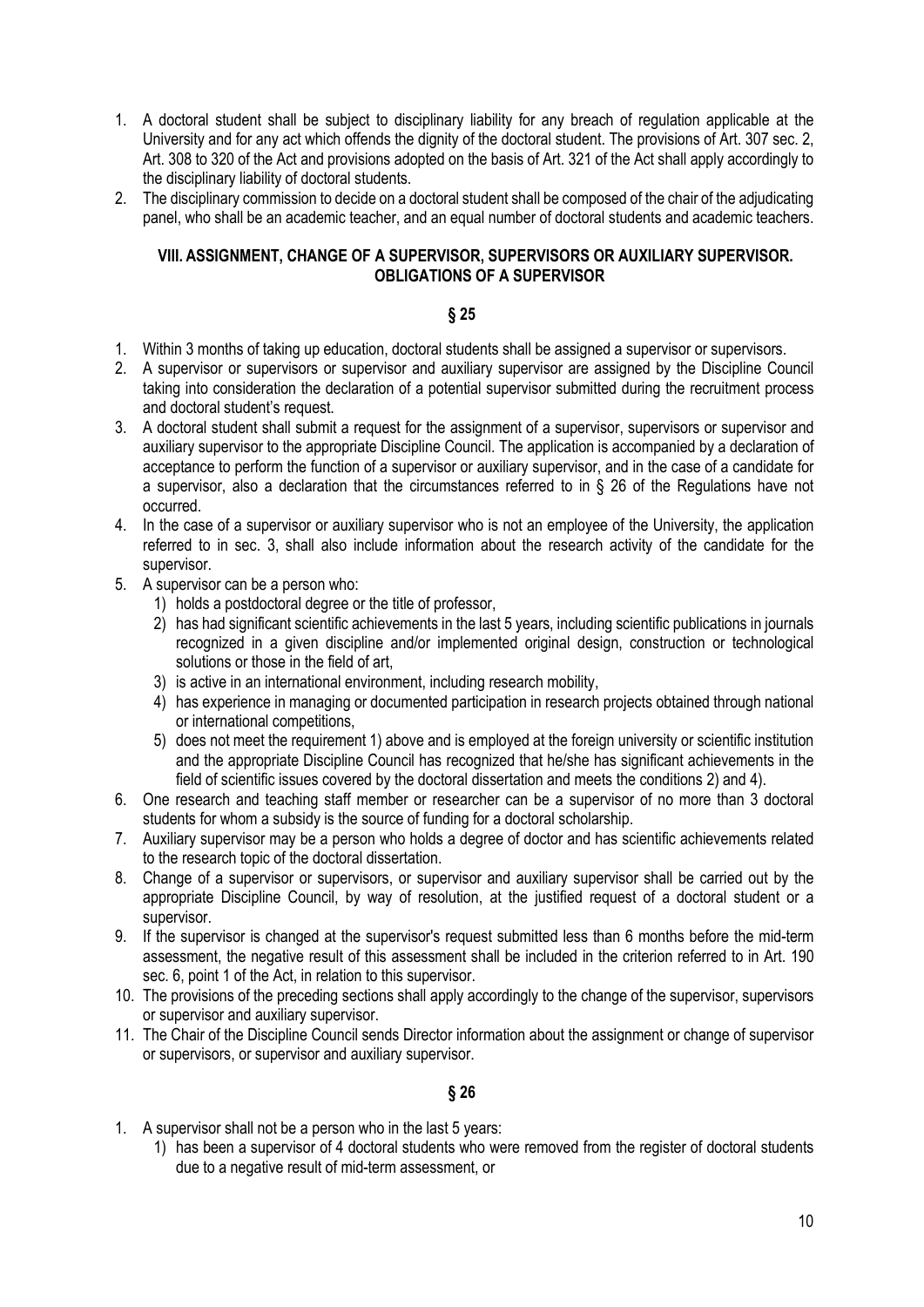- 2) has supervised the preparation of a dissertation by at least 2 persons applying for the degree of doctor who did not receive the positive reviews as referred to in Art. 191 sec. 1 of the Act, or
- 3) has been a supervisor of 2 doctoral students in a frame of Applied Doctoral Program who received a negative assessment result of annual or final report required by the appropriate minister, or
- 4) does not have scientific achievements concerning the proposed research topic of the doctoral dissertation.

The obligations of supervisor include, in particular:

- 1) providing doctoral student with substantive and methodical assistance in scientific work and enabling them participation in the research work of the University Unit,
- 2) holding consultations, assessing the scientific development of the doctoral student and the progress of the doctoral dissertation,
- 3) providing a basic research workshop and assistance in its organization and access to the necessary infrastructure and knowledge resources,
- 4) providing methodological guidance and assistance in gaining teaching experience,
- 5) supporting the activity in the field of raising funds for the research required to implement individual research plan and the mobility of the doctoral student as well as notifying the administration of the Doctoral School about granting permission for a doctoral student to leave for an internship, scholarship or practical training,
- 6) giving opinions on doctoral student applications regarding participation in national and international seminars, conferences and scientific symposia,
- 7) giving opinions on annual doctoral reports,
- 8) giving opinions on requests for the extension of the date of submission of doctoral dissertation,
- 9) applying to the Director for removal from the register of doctoral students,
- 10)providing scientific supervision over the preparation of the doctoral dissertation,
- 11)agreeing an individual research plan, according to Art. 202 sec. 1 of the Act as well as an individual education program with a doctoral student,
- 12)exercising ongoing supervision over the implementation of the individual research plan and individual education program,
- 13)providing scientific supervision of a doctoral student in a frame of a Research Laboratory,
- 14)taking on the responsibility for scientific development of a doctoral student and ensuring high quality of a doctoral dissertation preparation,
- <span id="page-10-0"></span>15)increasing professional competences in particular those related to exercising function of supervisor.

#### **IX. MANAGEMENT OF THE DOCTORAL SCHOOL**

- 1. The Doctoral School is managed by the Director.
- 2. The Director may be an academic teacher holding a postdoctoral degree or a title of professor, employed at the University as a primary place of work and having significant scientific achievements from the last 5 years.
- 3. The Deputy Director chosen out of Coordinators representing disciplines, is appointed and dismissed by the Rector on the request of the Director.
- 4. Responsibilities of the Deputy Director are determined by the Director.
- 5. The appointment of the Director and the Deputy Director shall be for a period of four years, in accordance with the term of office of the Rector. The same person can be appointed as Director or Deputy Director no more than twice for the consecutive terms of office. Incomplete term of office is not included in the number of these terms.
- 6. Appointment of a person to perform the function of the Director must be agreed with the doctoral students' self-government.
- 7. The Director's responsibilities include in particular:
	- 1) representing the Doctoral School and the University in the scope determined by the Rector,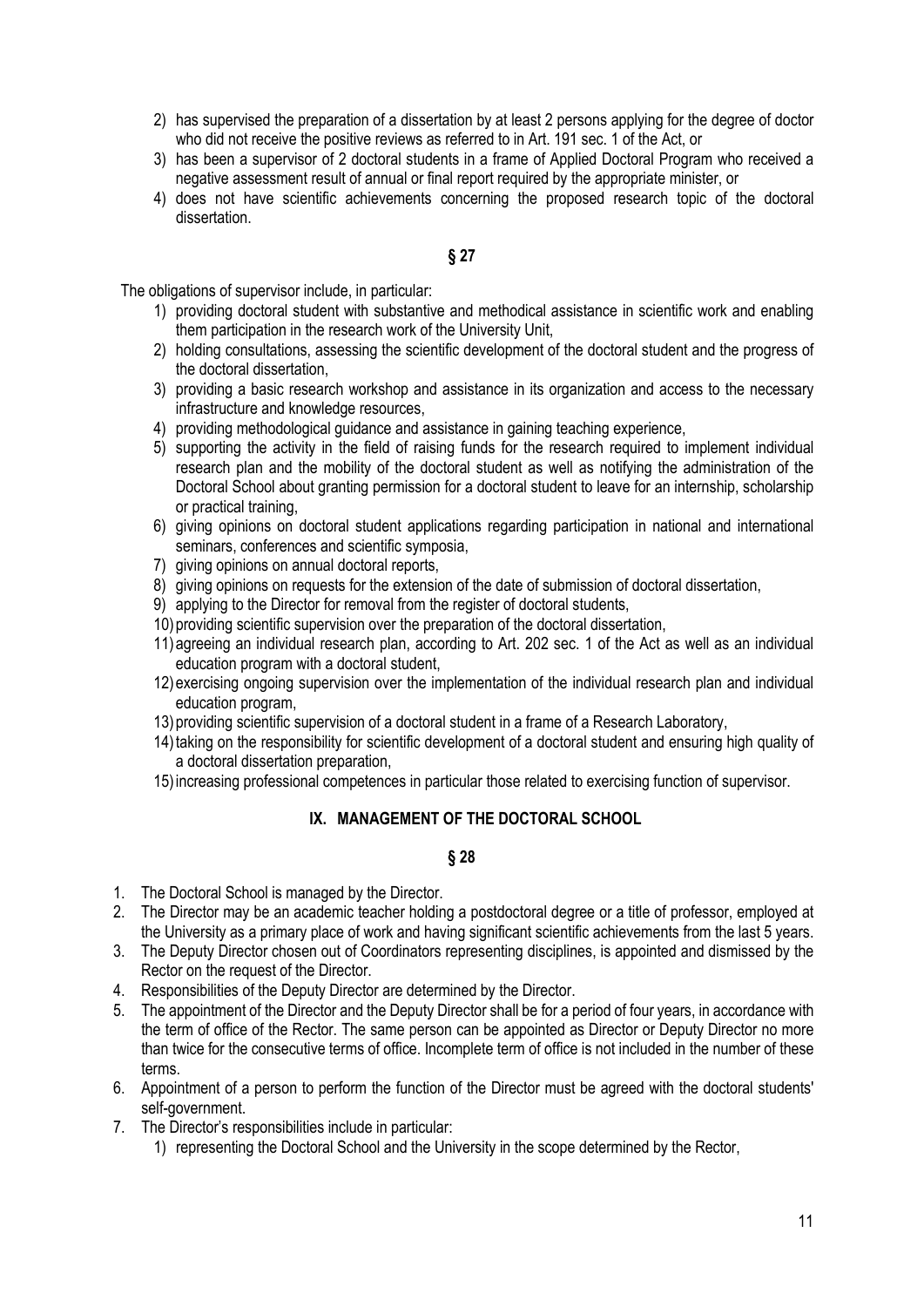- 2) supervising the recruitment process for the Doctoral School, including recommending the composition of Competition Commissions to the Rector within specific scientific disciplines in agreement with the Chair of an appropriate Discipline Council,
- 3) supervising the education process of doctoral students,
- 4) monitoring the quality of education at the Doctoral School and the quality of scientific supervision, including introducing activities leading to the improvement of the quality of education and preparation of the Doctoral School for evaluation,
- 5) in collaboration with the relevant Coordinator and Chair of the Discipline Council, undertaking activities aimed at resolving any conflicts between the doctoral student and the supervisor,
- 6) issuing administrative decisions related to the education of doctoral students,
- 7) disposing of funds under the subsidy granted and authorization granted, in accordance with the principles set out by the Rector,
- 8) recommending to the Rector the composition of the Commission for mid-term assessment,
- 9) supervising the manner in which mid-term assessment is conducted,
- 10) making decisions related to the education of doctoral students,
- 11) cooperating with relevant Chairs of the Discipline Councils within the scope related to doctoral education and process of assigning or changing of supervisor or supervisors,
- 12) cooperating with socio-economic environment in terms of doctoral training,
- 13) supporting grant activity and national and international mobility of doctoral students,
- 14) taking care of the welfare of doctoral students.
- 15)recommending to the Rector person for the position of the Deputy Director and the composition of the Scientific Board of the Doctoral School and coordinating the work of the Board,
- 16) cooperating with doctoral students' self-government,
- 17)presenting the Senate, after consulting the Scientific Board of the Doctoral School, with a draft of the Regulations of the Doctoral School,
- 18)presenting to the Senate, after obtaining the opinion of the Scientific Board of the Doctoral School, a project concerning the Education program and the rules of recruitment to the Doctoral School,
- 19) coordinating activities related to the evaluation of the quality of education at the Doctoral School.
- <span id="page-11-0"></span>8. The Director is responsible for the financial management of the Doctoral School.

#### **X. THE SCIENTIFIC BOARD OF THE DOCTORAL SCHOOL**

#### **§ 29**

- 1. The Scientific Board of the Doctoral School operates in the Doctoral School.
- 2. The Scientific Board of the Doctoral School is a consultative and advisory body, appointed by the Rector on request of the Director for their term of office.

### **§ 30**

The Scientific Board consists of:

- 1) Director as Chair,
- 2) one representative of each discipline (Coordinator within the discipline) indicated by the Chair of the Discipline Council. A representative can be a person who holds a postdoctoral degree or a title of professor,
- 3) two representatives of doctoral students elected according to the Regulations of doctoral students' selfgovernment.

- 1. Responsibilities of the Scientific Board of the Doctoral School include in particular:
	- 1) developing and monitoring the implementation of the development strategy and principles of the Doctoral School,
	- 2) developing a method to verify learning outcomes for qualifications at level 8 of the Polish Qualifications Framework,
	- 3) ensuring high quality of doctoral students' education and preparation of doctoral dissertations,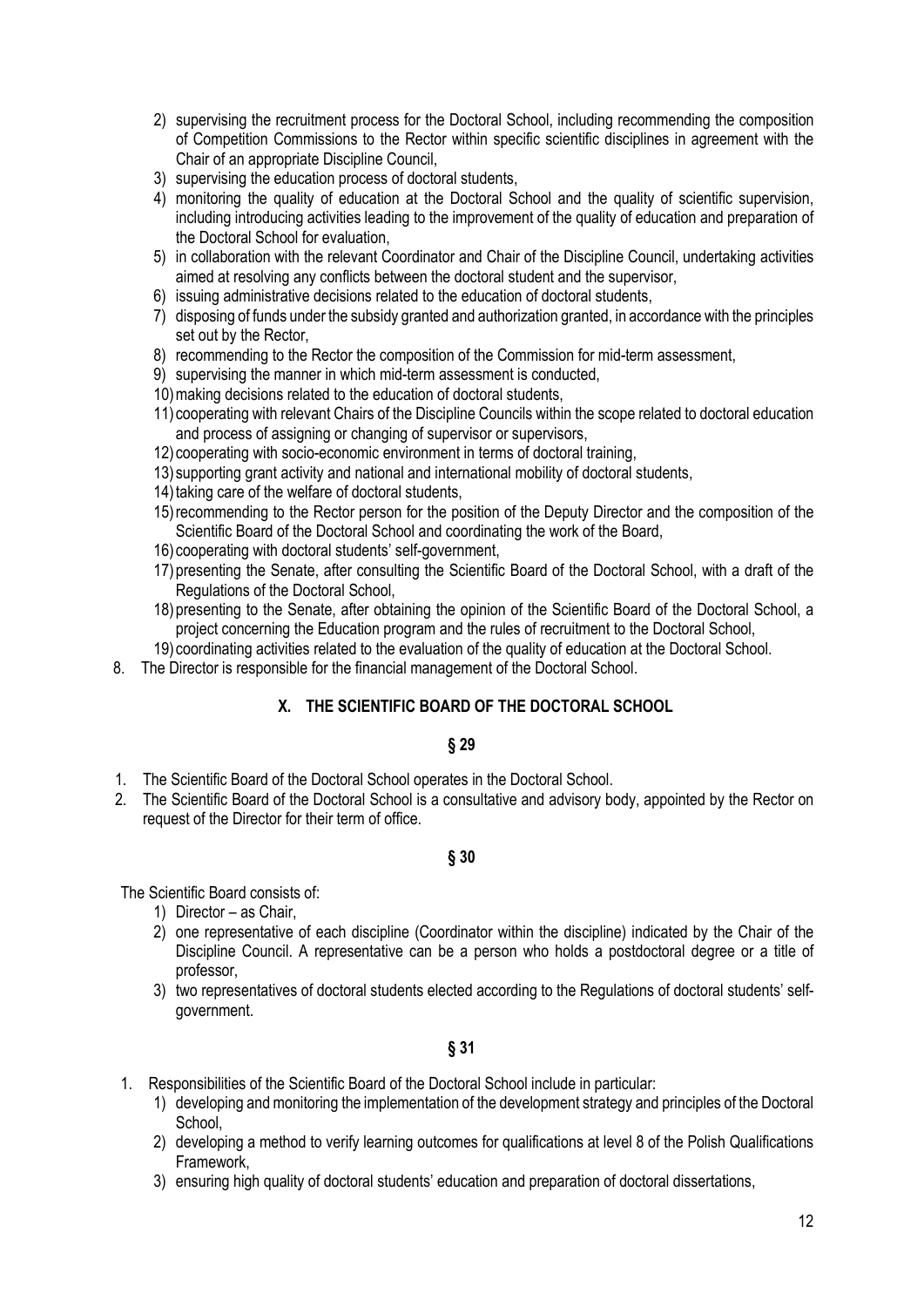- 4) developing tools for assessing the quality of education, analyzing the results and defining improvement actions,
- 5) ensuring high quality of the recruitment process for the Doctoral School, in particular expressing opinions on the principles and criteria of recruitment,
- 6) expressing an opinion on issues concerning doctoral education, including improving education programs and on the qualifications of persons conducting education at the Doctoral School,
- 7) expressing opinions on the guidelines and principles of preparing the individual research plan of doctoral students,
- 8) expressing an opinion on the documents concerning the mid-term assessment,
- 9) expressing an opinion on the Regulations,
- 10) developing methods of using the results of the monitoring of graduates' professional careers, conducted at the University level,
- 11) adopting Resolutions regarding the implementation of tasks and competences of the Scientific Board.
- 2. In addition, responsibilities of Coordinators include in particular:
	- 1) caring for doctoral students pursuing research topics within a specific discipline, including conducting a doctoral seminar or appointing an appropriate person from the discipline to conduct it,
	- 2) proposing, in agreement with the Chair of the Discipline Council, elective lectures representative for a given discipline,
	- 3) applying for a commission assessment of the doctoral student's work progress in accordance with  $\S 5$ sec. 3 of the Regulations,
	- 4) providing the Director of the Doctoral School with the list of persons proposed for individual Commissions for the mid-term assessment,
	- 5) providing, for the purposes of recruitment to the Doctoral School, research topics approved by the Chair of the Discipline Council, proposed by potential supervisors, meeting the conditions set out in § 25 sec. 5-6 and § 26 of the Regulations,
	- 6) cooperation with the administration of the Doctoral School in the preparation of applications for project financing, including the Applied Doctoral Program,
	- 7) coordinating cooperation between the Chair of the Discipline Council, the Discipline Council and the Doctoral School.

# **XI. THE DOCTORAL SCHOOL ADMINISTRATIVE SERVICES**

- <span id="page-12-0"></span>1. Administration of the Doctoral School reports to the Director.
- 2. The administrative duties of the Doctoral School include, in particular:
	- 1) coordinating formal matters related to the establishment and closing of the Doctoral School,
	- 2) preparation of Senate's resolutions and the Rector's ordinances regulating the activity of the Doctoral School,
	- 3) keeping records of the Doctoral School, including the Scientific Board, as well as preparing reports and statistics,
	- 4) keeping hard copy and electronic documentation of doctoral students' education at the Doctoral School,
	- 5) preparation of the recruitment process for the Doctoral School,
	- 6) preparation of mid-term assessment process,
	- 7) preparation of lists, registration and monitoring of payment of scholarships,
	- 8) preparation of applications of projects in a frame of Applied Doctoral Program in collaboration with Coordinators, and keeping documentation and providing financial service for the projects,
	- 9) developing a schedule of classes specified in the Education program,
	- 10)drafting contracts for lecturers from outside the University and for non-academic teachers conducting classes at the Doctoral School,
	- 11)preparing documents including administrative decisions and others related to the education of doctoral students.
	- 12)working out solutions to ongoing problems,
	- 13)issuing IDs to doctoral students.
- 3. The Doctoral School documentation includes: